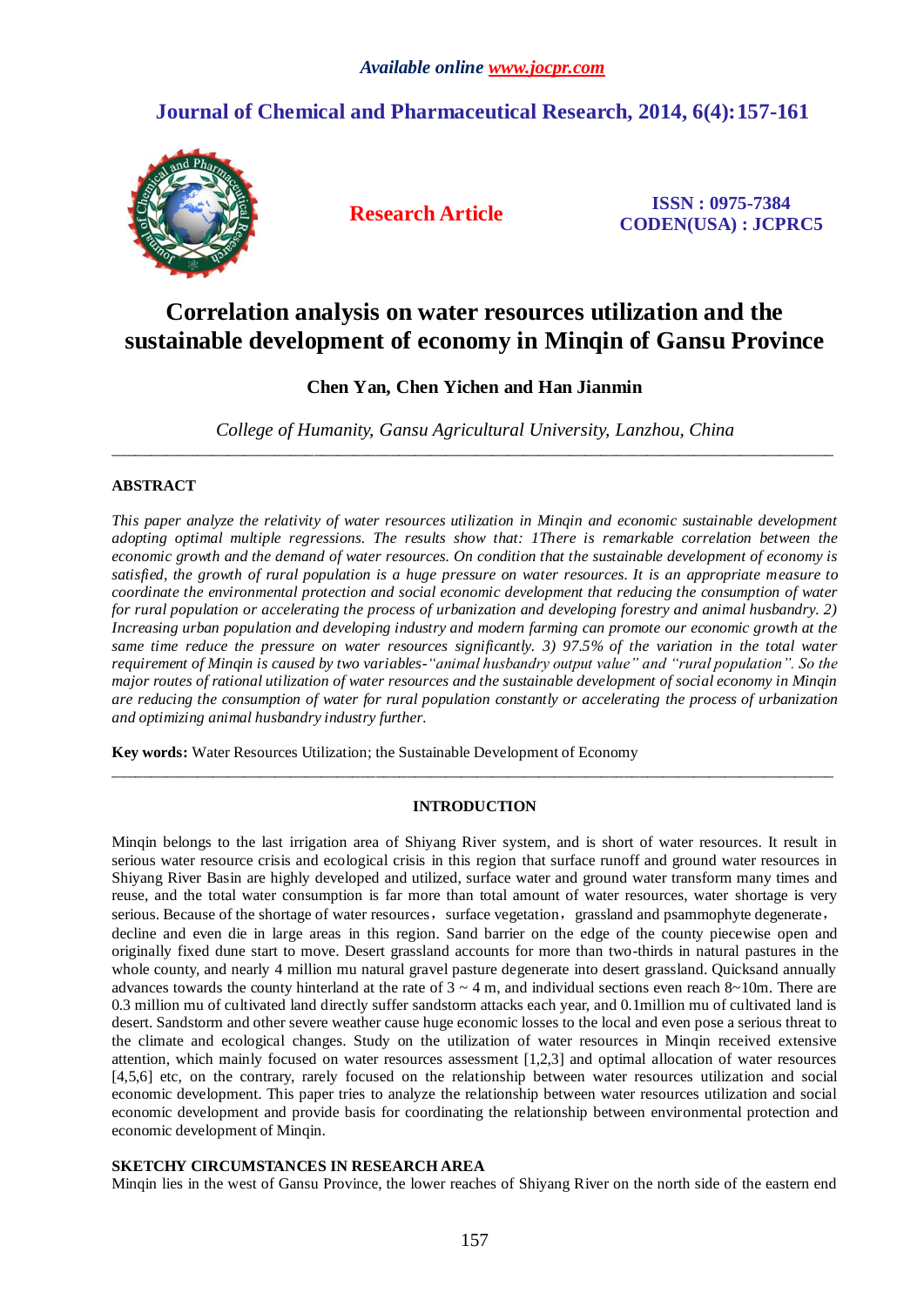of the Hexi Corridor, surrounded by Tengeryn and Badan Jilin desert to the east. The county area is vast, the terrain dip from southwest to northeast. The topography is mainly high plains, also includes low mountains and basins, the desert landforms significant. It covers an area of 15900 square kilometers and averages over 1367 meters above sea level. Among them, sand dune and Gobi desert account for over 85%, but the county only account for less than 9%. For thousands of years, Minqin is an important green barrier to prevent the two desert confluence. Once Minqin disappeared, the Tengger Desert and Badan Jilin Desert would join and move south, cutting off the thousands of miles of Hexi Corridor [7]. Minqin has 309,000 people in 2009. The national economy maintained a rapid, healthy development momentum. The second and the third industry development speed pick up, industrial structure develop reasonably. The primary industry agriculture accounted for the major proportion in the development of national economy, the development of the second industry faster than agriculture, having already started to show the promotion on the development of the national economy. Water resources supply in Minqin mainly includes four parts: atmospheric precipitation, surface water, ground water and trans-basin diversion. The surface water and groundwater is the main source of water resources in Minqin, but the precipitation amount is very little, mainly focusing on summer, and the effective precipitation is less, and the amount of trans-basin diversion is limited in a short period. Minqin belongs to the arid area that is no output if there is no irrigation; the supply of water resources directly determines the ecological environment change and social economic development level. Therefore, analysis of the relationship between the utilization of water resources and social economic development of the county has important practical significance in promoting the sustainable development of social economy.

*\_\_\_\_\_\_\_\_\_\_\_\_\_\_\_\_\_\_\_\_\_\_\_\_\_\_\_\_\_\_\_\_\_\_\_\_\_\_\_\_\_\_\_\_\_\_\_\_\_\_\_\_\_\_\_\_\_\_\_\_\_\_\_\_\_\_\_\_\_\_\_\_\_\_\_\_\_*

#### **EXPERIMENTAL SECTION**

## **RESEARCH MATERIALS AND METHODS**

#### (1)Research Materials

Research materials come from Minqin Statistical Bureau, Forestry Bureau and Agriculture and Animal Husbandry Bureau.

#### (2)Research Methods

First, divide water resources of Minqin into ecological water, production water and living water on the basis of the characteristics of the utilization. The secondary structure and dependent water resources of a variety of water resources will be shown in Table 2-1.

| Ecological water                                 | Dependent water<br>resources        | Production water<br>supply | Dependent water<br>resources  | Domestic water             | Dependent water<br>resources |
|--------------------------------------------------|-------------------------------------|----------------------------|-------------------------------|----------------------------|------------------------------|
| Water demands of water<br>and soil conservation  | Precipitation,<br>Irrigation supply | Industrial<br>production   | Surface water.<br>Groundwater | Human water<br>consumption | Surface water<br>Groundwater |
| Vegetation water                                 | Precipitation,<br>Irrigation supply | Agricultural<br>production | Surface water<br>Groundwater  | Livestock water<br>supply  | Surface water<br>Groundwater |
| Water requirement of<br>water area               | Precipitation,<br>Surface water     | Tourism                    | Surface water.<br>Groundwater |                            |                              |
| Water requirement of<br>groundwater conservation | Precipitation,<br>Irrigation supply |                            |                               |                            |                              |
| <b>Evaporated</b> water                          | Surface water                       |                            |                               |                            |                              |

**Table 2-1 Water resources utilization type and structure of Minqin**

There are many ways to calculate ecological water requirement, such as transpiration method, dry method, soil lysimeter method, hydrothermal coefficient method, water balance method and so forth [8,9,10]. Ecological water requirement (water consumption) calculation of Minqin uses groundwater evaporation. Minqin multi-year average evaporation is 2643.9 mm which is calculated by the diving evaporation method according to a study by Xiuying Yang [11] and others [11]; Minimum ecological water requirement in vegetation is 199.7 $\sim$ 247.9 million m3 (Except agricultural irrigation vegetation). Living water and agricultural irrigation water in this region is  $426.3 \sim$ 545.8 million m3, but the total water requirement is  $666.9 \sim 787.2$  million m3. According to the sampling survey analysis, the average water consumption of each person in each day (including livestock) is 0.8 m3.In terms of 309000 people in Minqin in 2005, living water requirement is 24.72 million m3, and the total production and living water is 406.08 million m3 except industrial water.

Regard industrial output value  $(X1, \text{ten thousand Yuan})$ , crop production  $(X2, \text{ten thousand Yuan})$ , forestry output value (X3, ten thousand Yuan), animal husbandry output value (X4, ten thousand Yuan), rural population (X5, ten thousand people), urban population $(X6, \text{ten thousand people})$  as influence factors, and analyze the relationship between water resources and its influence factors in Minqin.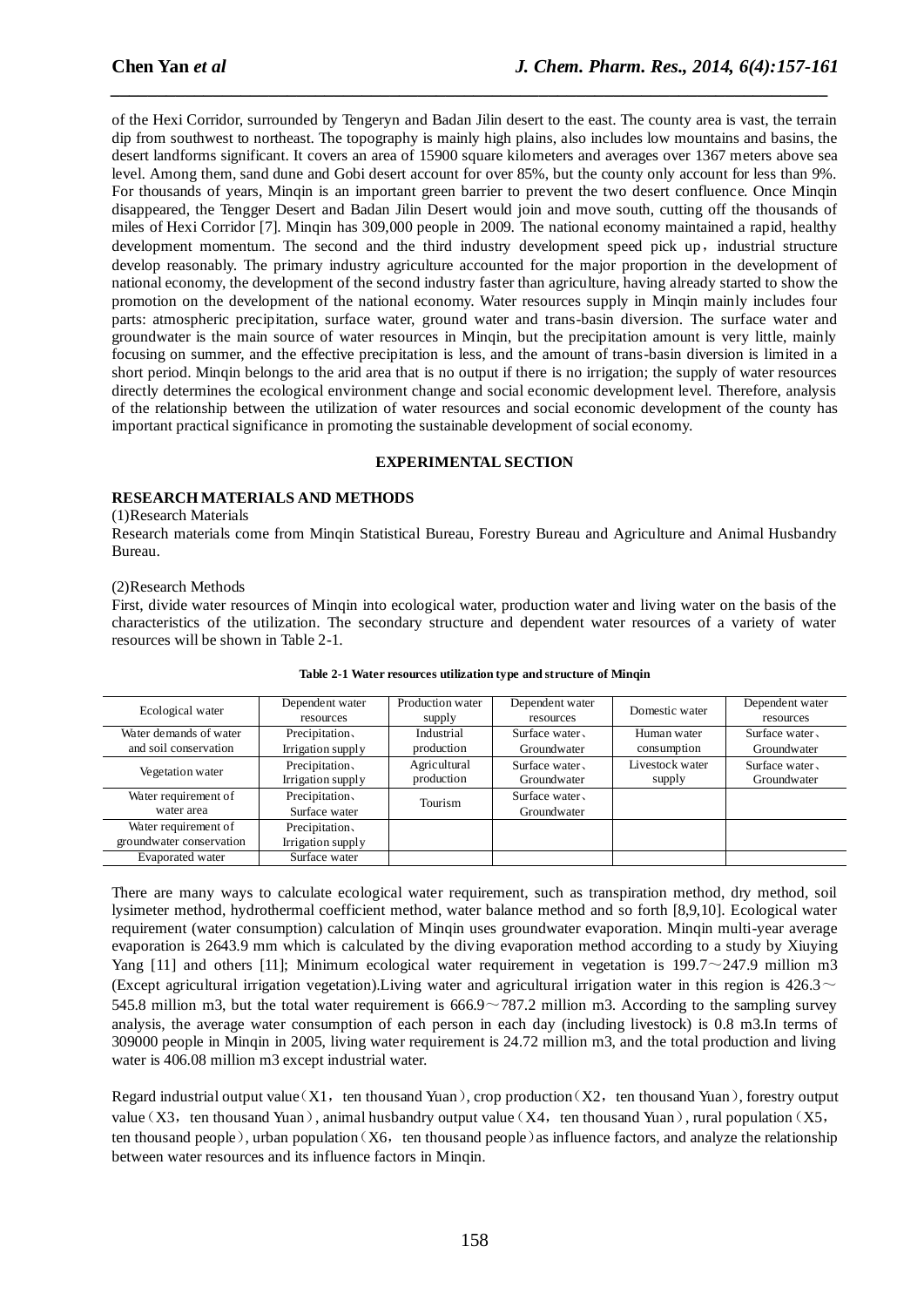## **RESULTS ANALYSIS**

*\_\_\_\_\_\_\_\_\_\_\_\_\_\_\_\_\_\_\_\_\_\_\_\_\_\_\_\_\_\_\_\_\_\_\_\_\_\_\_\_\_\_\_\_\_\_\_\_\_\_\_\_\_\_\_\_\_\_\_\_\_\_\_\_\_\_\_\_\_\_\_\_\_\_\_\_\_*

(1)Correlation Analysis of the Water Resources Carrying Output Value and Total Water Consumption in Minqin

| Time   | Water resources carrying output value | Total output value | Total water requirement (Ten | Total water requirement |
|--------|---------------------------------------|--------------------|------------------------------|-------------------------|
| (Year) | (Ten thousand Yuan)                   | growth rate $(\%)$ | thousand m3)                 | ( %)<br>growth rate     |
| 2002   | 103641                                |                    | 75785                        |                         |
| 2003   | 115013                                | 10.97              | 71906                        | $-5.12$                 |
| 2004   | 127006                                | 10.43              | 72740                        | 1.16                    |
| 2005   | 147165                                | 15.87              | 68555                        | $-5.75$                 |
| 2006   | 175749                                | 19.42              | 67100                        | $-2.12$                 |
| 2007   | 206986                                | 17.77              | 63600                        | $-5.22$                 |
| 2008   | 235558                                | 13.80              | 57600                        | $-9.43$                 |
| 2009   | 191981                                | 18.50              | 53600                        | $-6.94$                 |

#### **Tab3-1 GDP and the total water requirement statistics of Minqin in 2002-2009**

Here, the correlation of the total water requirement (the total water consumption) and the water resources carrying output value is used to measure the extent of economic growth and social development on water resources dependence. The water resources carrying output value and total water requirement from 2002-2009 in Table 3-1 will be treated as variables, then work out the correlation coefficient of the total water requirement and water resources carrying output value through SPSS analysis software. It is shown in Table 3-2(X and Y represent the water resources carrying output value and total water requirement).

|  |  |  | Table 3-2. Correlation Coefficient and Covariance between GDP and Water Consumption in Minqin |  |
|--|--|--|-----------------------------------------------------------------------------------------------|--|
|  |  |  |                                                                                               |  |

|   | Pearson Correlation                     | 1.000              | $-0.871$ (**) |
|---|-----------------------------------------|--------------------|---------------|
|   | Sig. $(2-tailed)$                       |                    | 0.005         |
| Y | The Standard Deviation of Cross Product | 15570000000        | -2207000000   |
|   | Covariance                              | 2225000000         | -315300000    |
|   | N                                       |                    |               |
|   | Pearson Correlation                     | $(**)$<br>$-0.871$ | 1.000         |
|   | $Sig.$ $(2-tailed)$                     | 0.005              |               |
| X | The Standard Deviation of Cross Product | $-2207000000$      | 412800000     |
|   | Covariance                              | -315300000         | 58980000      |
|   | N                                       |                    |               |

*\*\*. It is significantly correlated in 0.01 levels (double side).*

It is seen from table 3-2, the Pearson correlation coefficient of the total water resources capacity output value and the total water requirement in Minqin is  $-0.871$ . If the probability is only P=0.005<0.01 , that the correlation coefficient between the total water resources carrying output value and the total water requirement is zero, we can reject the null hypothesis, and believe that there is a strong negative correlation relationship between the total water resources carrying output value and the total water requirement in Minqin. The above suggest that the growing of the total water resources carrying output value in Minqin is realized under the condition of the total water requirement shrinking. It is precisely in accord with the overall direction of water resources and the relevant industrial planning in Minqin, that the average of per ten thousand Yuan output value of water resources requirement that is the average water consumption quota (unit: ten thousand cubic meters / ten thousand Yuan) is shrinking, and also suggest that Minqin water resources and the relevant industrial planning has been achieved significant results.

(2)The Correlation Analysis of Total Water Requirement and Each Influence Factor in Minqin

| Time<br>(Year) | Industrial<br>output | Crop<br>production<br>value | Forestry<br>output value | Animal husbandry<br>output value | Rural<br>population | Urban<br>population | Total water<br>requirements |
|----------------|----------------------|-----------------------------|--------------------------|----------------------------------|---------------------|---------------------|-----------------------------|
| 2002           | 49316                | 43796                       | 1092                     | 9317                             | 25.01               | 5.68                | 75785                       |
| 2003           | 58006                | 46106                       | 1241                     | 9650                             | 24.70               | 6.01                | 71906                       |
| 2004           | 65065                | 50756                       | 619                      | 10565                            | 24.70               | 6.02                | 72740                       |
| 2005           | 79238                | 55483                       | 404                      | 11040                            | 24.51               | 5.62                | 68555                       |
| 2006           | 103803               | 60068                       | 427                      | 11451                            | 24.19               | 6.92                | 67100                       |
| 2007           | 127528               | 67648                       | 412                      | 11398                            | 23.98               | 7.32                | 63600                       |
| 2008           | 158366               | 67914                       | 678                      | 8600                             | 22.65               | 7.55                | 57600                       |
| 2009           | 17982                | 63782                       | 804                      | 9413                             | 22.60               | 7.75                | 53600                       |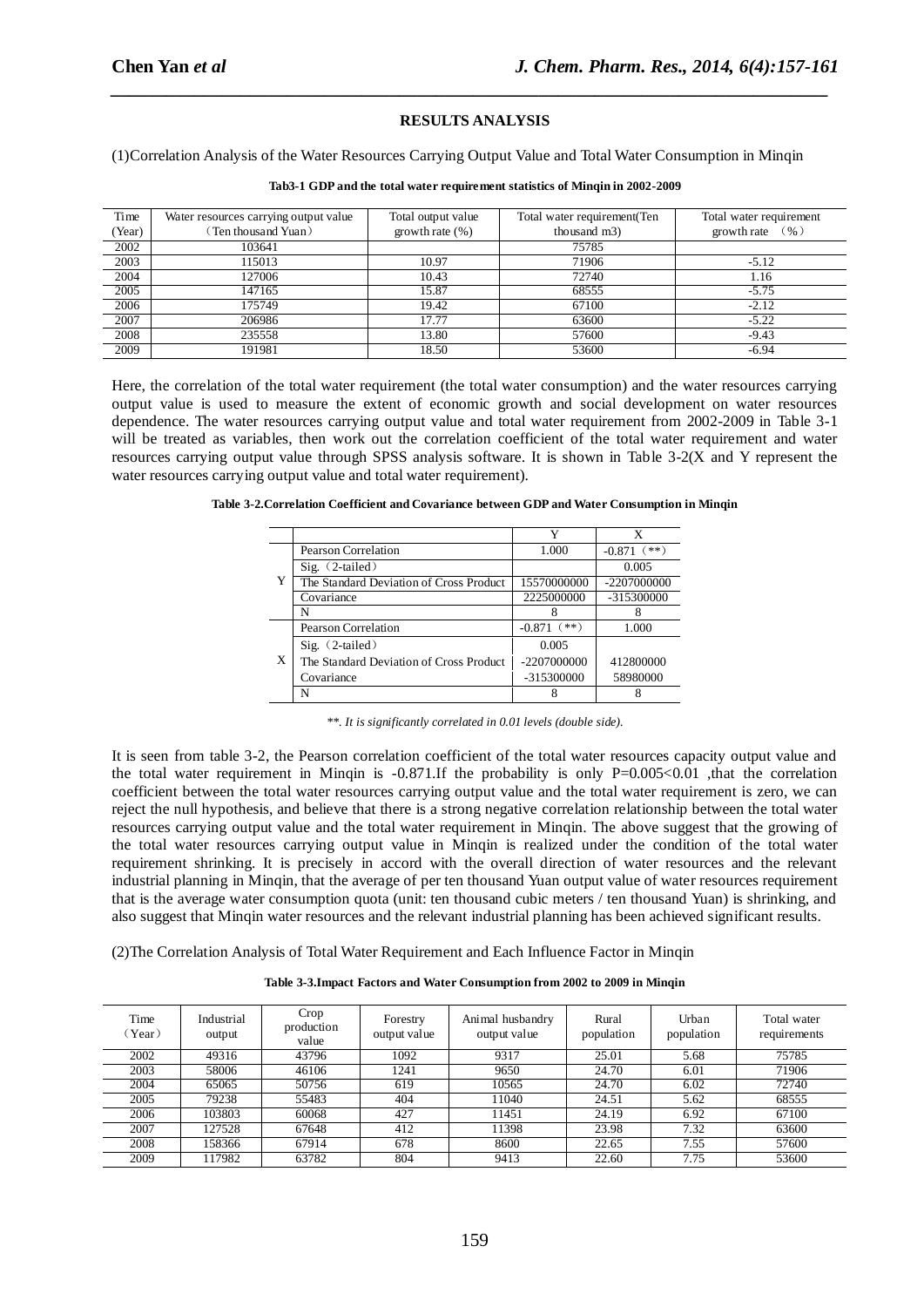| Variable       | Mean     | <b>Standard Dev</b> | Cases |
|----------------|----------|---------------------|-------|
| X1             | 94913    | 38320.1810          |       |
| X <sub>2</sub> | 5694413  | 9427.8626           | 8     |
| X <sup>3</sup> | 709.625  | 318.1540227         | 8     |
| X <sub>4</sub> | 10179.25 | 1075.5161           |       |
| X <sub>5</sub> | 24.0425  | 0.9308023           | 8     |
| X6             | 6.60875  | 0.8731296           | 8     |
| v              | 6360.75  | 7679.5792           |       |

**Table 3-4.The Means and Standard Deviations of Impact Factor and Water Consumption in Minqin**

*\_\_\_\_\_\_\_\_\_\_\_\_\_\_\_\_\_\_\_\_\_\_\_\_\_\_\_\_\_\_\_\_\_\_\_\_\_\_\_\_\_\_\_\_\_\_\_\_\_\_\_\_\_\_\_\_\_\_\_\_\_\_\_\_\_\_\_\_\_\_\_\_\_\_\_\_\_*

|  |  | Table 3-5. The Zero Order Correlation Coefficients among Variables |  |
|--|--|--------------------------------------------------------------------|--|
|  |  |                                                                    |  |

| Variable          | X1     | X2     | X3       | X4       | X <sub>5</sub> | X <sub>6</sub> | Y        |
|-------------------|--------|--------|----------|----------|----------------|----------------|----------|
| X1                | 1.0000 | 0.964  | $-0.487$ | $-0.114$ | $-0.872$       | 0.895          | $-0.870$ |
|                   |        |        |          |          |                |                |          |
| Sig.              | 0.000  | 0.000  | 0.220    | 0.787    | 0.005          | 0.003          | 0.005    |
| X2                |        | 1.0000 | $-0.645$ | 0.111    | $-0.813$       | 0.876          | $-0.863$ |
| Sig.              |        | 0.000  | 0.084    | 0.793    | 0.014          | 0.004          | 0.006    |
| X3                |        |        | 1.000    | $-0.690$ | 0.194          | $-0.277$       | 0.292    |
| $\frac{Sig.}{X4}$ |        |        |          | 0.058    | 0.646          | 0.506          | 0.483    |
|                   |        |        |          | 1.000    | 0.412          | $-0.161$       | 0.250    |
| Sig.              |        |        |          |          | 0.310          | 0.703          |          |
| $X\overline{5}$   |        |        |          |          | 1.000          | $-0.896$       | 0.977    |
| Sig.              |        |        |          |          |                | 0.003          | 0.000    |
| X <sub>6</sub>    |        |        |          |          |                | 1.000          | $-0.906$ |
| Sig.              |        |        |          |          |                |                | 0.002    |
| Y                 |        |        |          |          |                |                | 1.000    |
| Sig.              |        |        |          |          |                |                | 0.000    |

**Table 3-6.The Results of Correlation Analysis between Independent and Dependent Variables**

|      | $\mathbf{A}$ | $\Delta$ | $\Lambda$ <sup>2</sup> | А     | X,    |          |
|------|--------------|----------|------------------------|-------|-------|----------|
| . .  | $-0.87$      | $-0.863$ | 0.292                  | 0.250 | 0.977 | $-0.906$ |
| Sig. | 0.005        | 0.006    | 0.483                  | 0.550 | 0.000 | 0.002    |

| Time<br>(Year) | Industrial<br>output | Growth<br>rate | Industrial<br>water<br>requirement | Rate of change<br>in water<br>requirements | Crop<br>production<br>value | Growth<br>rate | Crop water<br>requirement | Rate of change<br>in water<br>requirements | Total water<br>requirements |
|----------------|----------------------|----------------|------------------------------------|--------------------------------------------|-----------------------------|----------------|---------------------------|--------------------------------------------|-----------------------------|
| 2002           | 49316                |                | 677                                |                                            | 43796                       |                | 64010                     |                                            | 75785                       |
| 2003           | 58006                | 17.62          | 690                                | 1.92                                       | 46106                       | 5.27           | 58272                     | $-8.95$                                    | 71906                       |
| 2004           | 65065                | 12.17          | 710                                | 2.90                                       | 50756                       | 10.08          | 57840                     | $-0.01$                                    | 72740                       |
| 2005           | 79238                | 21.78          | 953                                | 34.23                                      | 55483                       | 9.31           | 55539                     | $-3.98$                                    | 68555                       |
| 2006           | 103803               | 31.00          | 900                                | $-5.56$                                    | 60068                       | 8.26           | 56200                     | 0.01                                       | 67100                       |
| 2007           | 127528               | 22.85          | 900                                | 0.0                                        | 67648                       | 12.62          | 52000                     | $-7.47$                                    | 63600                       |
| 2008           | 158366               | 24.18          | 317                                | $-183.90$                                  | 67914                       | 3.92           | 48234                     | $-7.81$                                    | 57600                       |
| 2009           | 117982               | $-25.50$       | 150                                | $-111.33$                                  | 63782                       | $-6.08$        | 42708                     | $-12.94$                                   | 53600                       |

From the point of partial correlation coefficient, there is a strong negative correlation relationship (ryx1=-0.87,  $Sig=0.005$  between industrial production  $(X1)$  and water requirement(Y). It suggests that under the condition of satisfying economic sustainable development, industrial output growth that increase by 17.78% annually is far higher than the growth rate of industrial water. Therefore industrial development is beneficial to reduce the demand for water resources. Likewise, there is also a strong negative correlation relationship (ryx6=-0.906, Sig=0.002) between urban population (X6) and water requirement (Y).(See Table 3-6for details). It suggests that the improvement of urbanization is also beneficial to reduce water requirement. During the period of 2002-2009, there also exists a significant negative correlation relationship (ryx2=-0.863, Sig=0.006) between crop production (X2) and water requirement (Y).It suggests that in contrast to the traditional farming, with the optimization of planting structure in recent years and the total cultivated area reducing slightly, the annual average crop production growth is 8.24%, and water requirement reduce by 5.88% annually. The increasing output don't increase the demand of water resources, which reduces the instead (Table 3-7), that also shows planting industry structure adjustment and the allocation of water resources has presented a benign planning trend in recent years in Minqin.

From the point of zero order correlation coefficient, forestry output value (X3), animal husbandry output value (X4), the rural population  $(X5)$  and the total water requirement  $(Y)$  have a positive correlation. The zero order correlation coefficient of forestry output value (X3), animal husbandry output value (x4) and the total water requirement  $(Y)$  is only 0.292 and 0.250, and the significance level respectively is 0.483, 0.550, suggesting that there don't exist